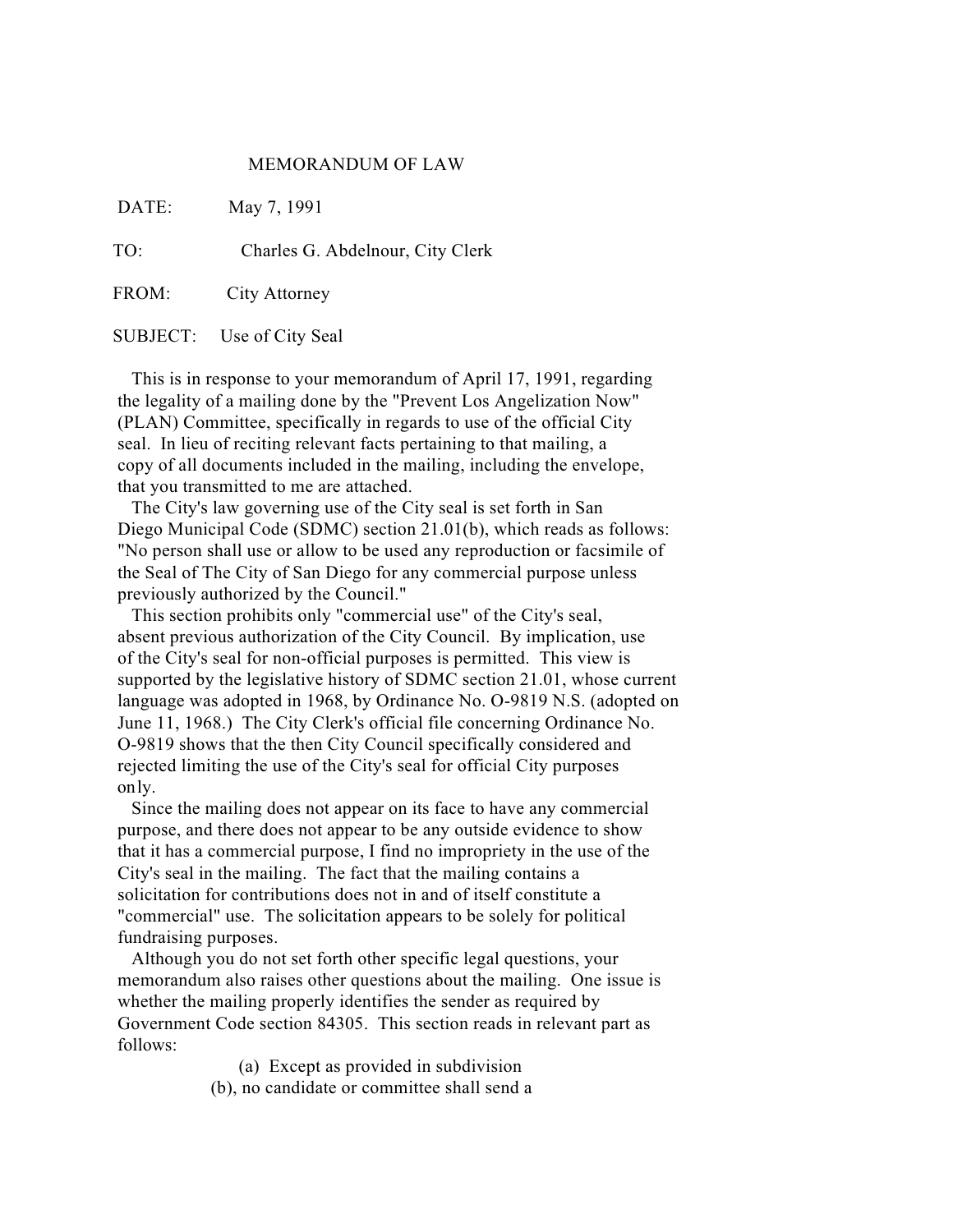mass mailing unless the name, street address, and city of the candidate or committee are shown on the outside of each piece of mail in the mass mailing and on at least one of the inserts included within each piece of mail of the mailing in no less than 6-point type which shall be in a color or print which contrasts with the background so as to be easily legible. A post office box may be stated in lieu of a street address if the organization's address is a matter of public record with the Secretary of State.

Government Code section 84305(a)

In the present case, the name, street address and city of the committee sending the mass mailing were printed on the envelope and on at least one (actually several) of the inserts contained in the mailing. Wes Jordan, Graphics Supervisor of the City's Print Shop, confirms that the print size on the envelope and on the inserts is at least a 6-point type. Therefore, I find that the mailing conforms to the "mass mailing" sender identification requirements of Government Code section 84305.

The remaining issue is whether the following phrases appearing on the outside of the envelope are within legal limits:

- "OFFICIAL CITY OF SAN DIEGO ELECTION PETITION ENCLOSED;"

- "PLEASE RETURN WITHIN 48 HOURS;"

- "NOTICE TO RECIPIENT;"

- "Please complete the enclosed documents in accordance with section 27.2502-27.2531 of the San Diego Election Code, and return within 48 hours. Instructions and postage-paid reply envelope are enclosed."

Having researched relevant state and local law, I find nothing which prohibits this type of phrasing on the outside of political mailers. Although at first blush the phrase "Official City of San Diego election petition enclosed," appears to be misleading, indeed the mailing contains an initiative petition which has qualified for signature gathering under the City's initiative law. San Diego Municipal Code section 27.2501 through 27.2531. This information was confirmed with Joyce Lane, Elections Analyst of the City Clerk's office. Also, although the phrase contains strong language exhorting persons to return the enclosures within 48 hours, there is no express or implied threat accompanying the exhortation and careful reading of the materials shows that there indeed is no requirement, but rather a plea, to return the petition to the sender. The committee even includes a pre-paid addressed reply envelope.

In summary, I find the mailing does not violate SDMC 21.01 restricting the uses of the City seal, Government Code section 84305, containing sender identification requirements for "mass mailings," or other